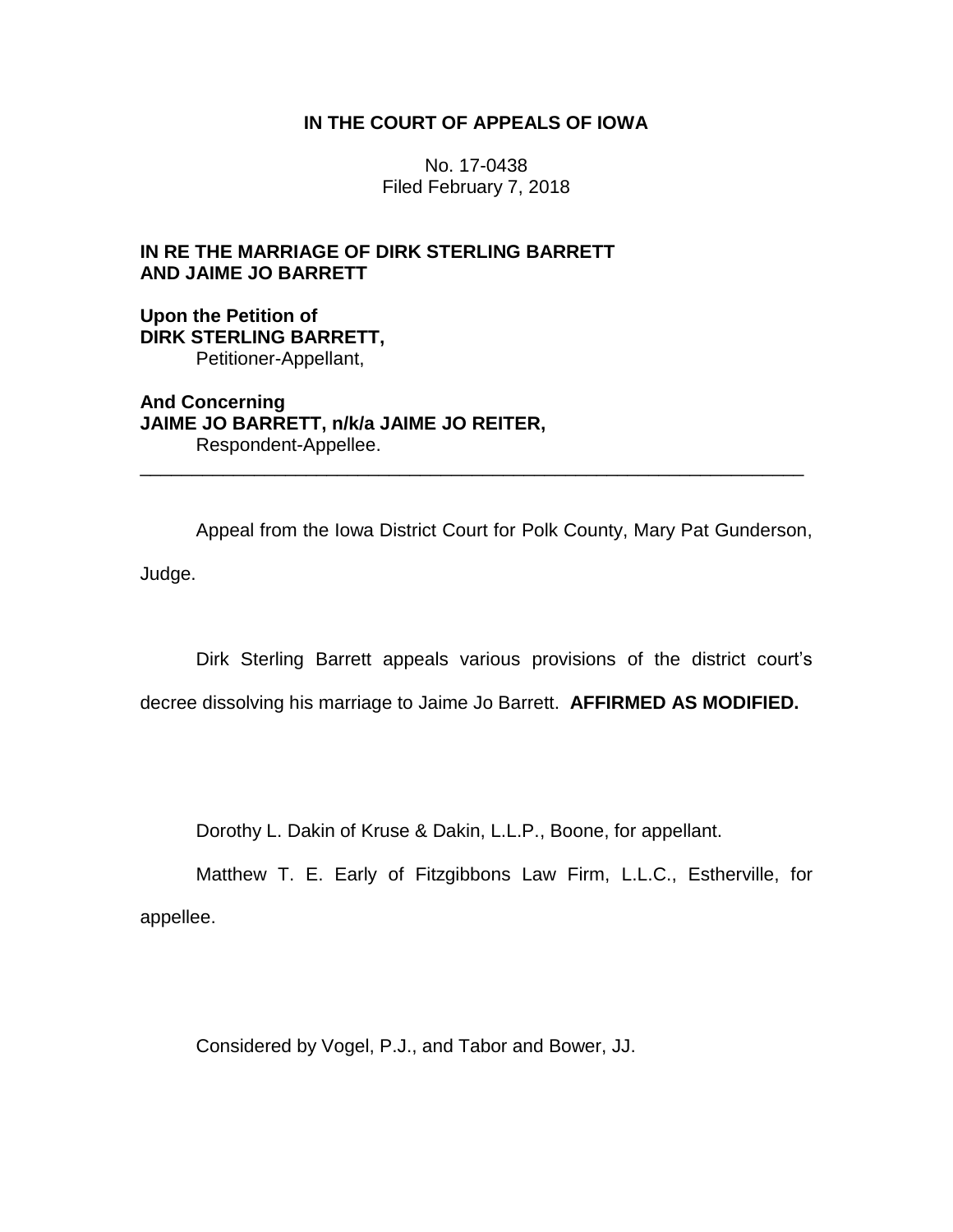#### **BOWER, Judge.**

Dirk Sterling Barrett appeals various provisions of the district court's decree dissolving his marriage to Jaime Jo Barrett. With the exception of the distribution of some premarital items and a minor change to visitation and child support, the district court ruling is affirmed as modified.

### **I. Background Facts and Proceedings**

Dirk and Jaime were married in November 2008. The couple have one child, S.P.B., born in 2010. Jaime had another child from a previous relationship who was approximately sixteen years old and lived with the parties. During the marriage there were several incidents of violent or angry outbursts from Dirk. The district court also noted Jaime testified Dirk often threated to take S.P.B. if she did not "comply with his wishes."

On April, 26, 2016, after learning they would likely lose their home, the parties began arguing. The parties offer starkly contrasting versions of the event. Dirk testified they argued, and Jaime said she wanted a divorce. Dirk began to make dinner but Jaime, yelling and screaming at him, tripped and fell. He picked her up and guided her to the door, Jaime bit him, and he continued to guide her downstairs. He admitted he may have lightly punched her on the back during the events but denied he took her wallet or cell phone.

Jaime testified the parties began to argue and Dirk threw objects at her. She started videotaping his behavior with her cell phone. Dirk took the cell phone, and began to choke and punch her. He threw her onto the couch, pressed his forearm across her throat, and Jaime bit him. Dirk released her, and she ran to the neighbors' house to call the police.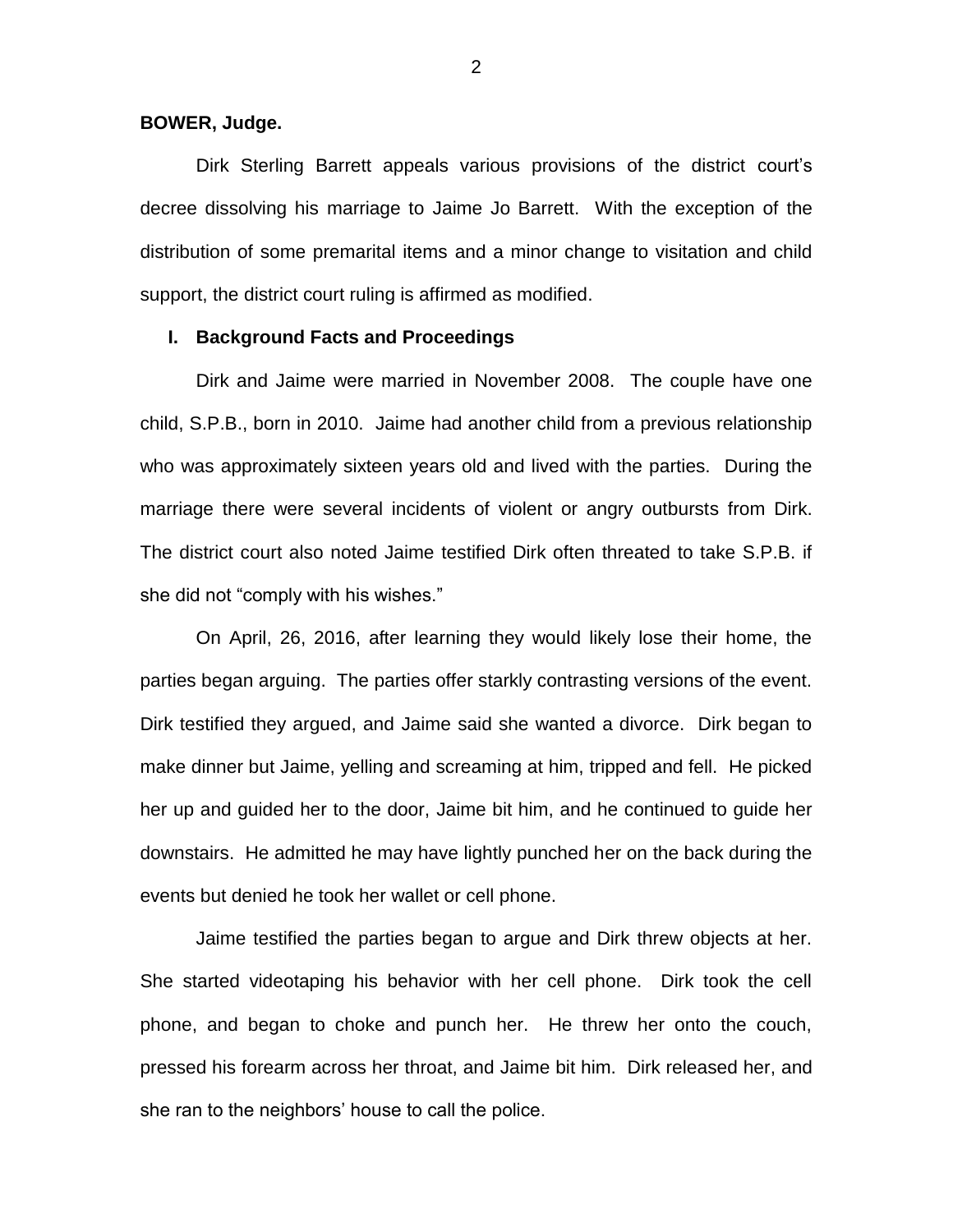Ankeny police arrived on the scene. Dirk refused the officers entry into the house. The officers asked Dirk if S.P.B. was the parties' child, and Dirk responded, "He's mine now." When the officers noticed Dirk was wearing an empty holster, he was patted down to ensure officer safety. Dirk told the officers he had removed the lug nuts from the parties' vehicles so Jaime could not leave with the children. The officers also found Jaime's wallet and cell phone on the floor of the living room. Dirk was arrested, and a criminal no-contact order was issued.

After the incident, Jaime moved from Ankeny to Estherville, started working as a nurse, and enrolled the children in school. After the parties physically separated, Jaime took items from the house, the exact number and description are contested by Dirk. Jaime claims she only took her bed, beds for the children, dressers for the children, two TV sets, her craft items, some cooking equipment, a few guns, and a push lawnmower. Dirk claims she took additional items, including heirlooms, guns she claims she does not possess, and furniture the parties owe a joint debt on.

During a custody exchange, Jaime requested officers from Webster City be present and informed them of the no-contact order. Dirk and his father were anything but mature adults at the time of the exchange. S.P.B. should not have been exposed to this behavior.

Dirk filed a petition for dissolution on May 13, 2016. Trial was held February 6 and 7, 2017. On February 17, the district court issued a decree of dissolution granting the parties joint legal custody of S.P.B., granting physical care to Jaime, providing visitation to Dirk, requiring Dirk to pay child support, and

3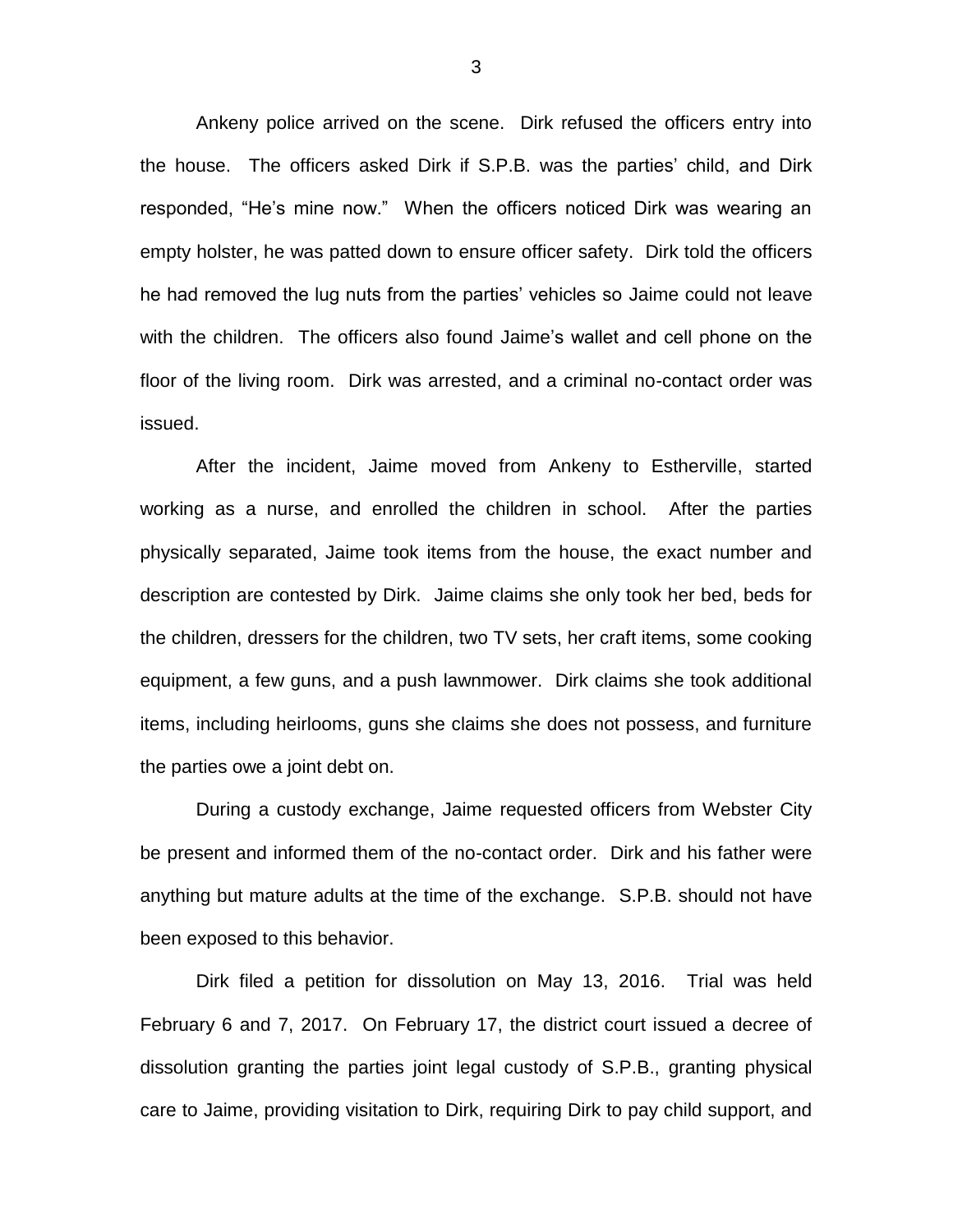dividing debts and property. No alimony was awarded. Dirk filed a notice of appeal March 17.

### **II. Standard of Review**

Equitable actions are reviewed de novo. Iowa R. App. P. 6.907. We examine the record and adjudicate the rights of the parties anew. *In re Marriage of Williams*, 589 N.W.2d 759, 761 (Iowa Ct. App. 1998). Because the district court is in a unique position to hear the evidence, we defer to the district court's determinations of credibility. *In re Marriage of Brown*, 487 N.W.2d 331, 332 (Iowa 1992). While our review is de novo, the district court is given latitude to make determinations, which we will disturb only if equity has not been done. *In re Marriage of Okland*, 699 N.W.2d 260, 263 (Iowa 2005).

#### **III. Property Division**

Dirk claims the district court awarded Dirk's premarital property, including heirlooms and firearms, to Jaime, inequitably assigned debt to Dirk, and created an inequitable balance in the value of the property awards. Dirk and Jaime presented conflicting evidence regarding the amount of household property taken by Jaime when she left the marital home.

### **a. Heirlooms, Gifts, and Inheritance**

Dirk claims the district court should have awarded him all seven of the items he describes as heirlooms, as they are inherited and gifted property, instead of the four items the district court ordered returned. Inherited property "is not subject to a property division under this section except upon a finding that refusal to divide the property is inequitable to the other party or to the children of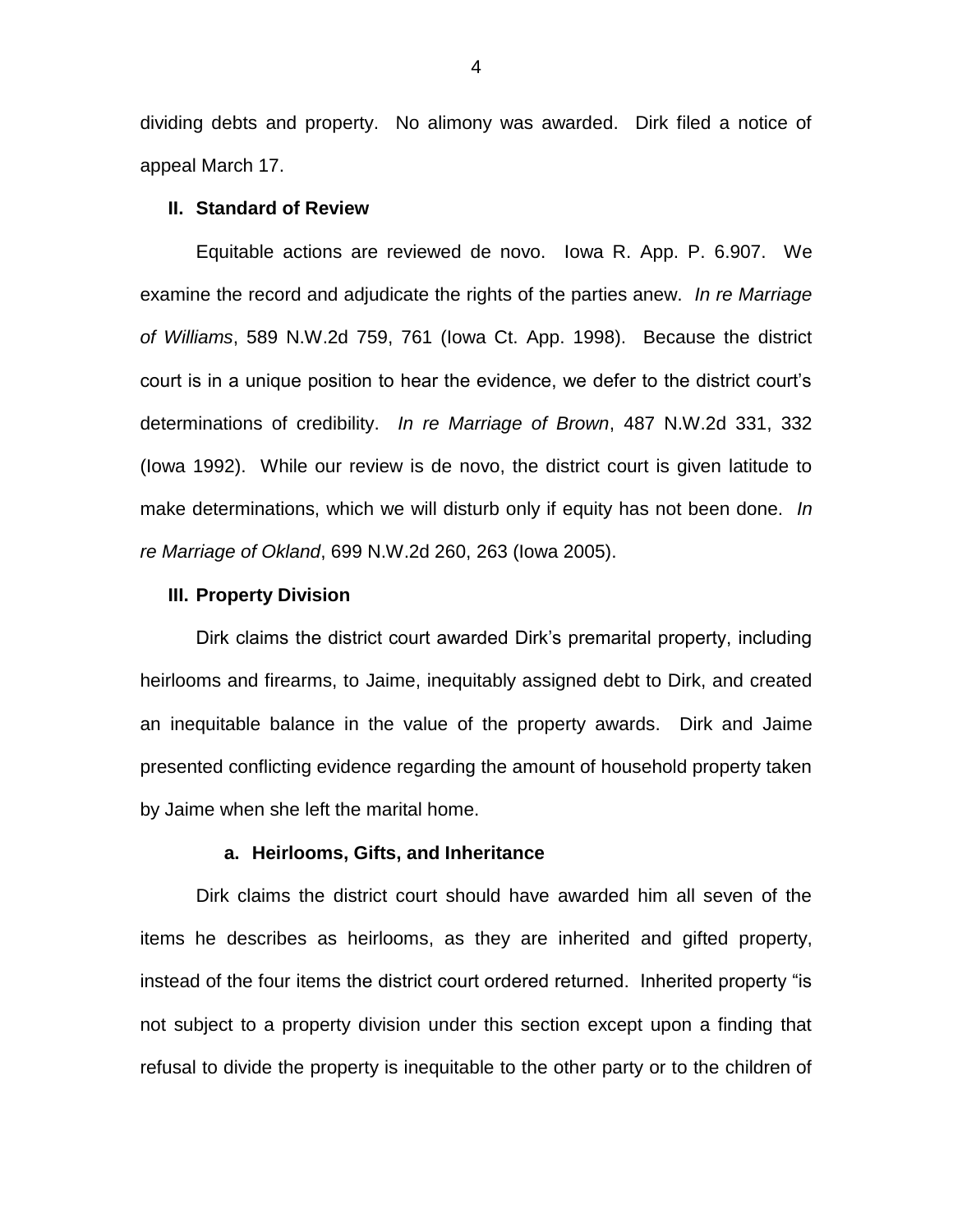the marriage." Iowa Code § 598.21(6) (2016). When considering if inherited or

gifted property should be divided we must consider:

(1) contributions of the parties toward the property, its care, preservation or improvements;

(2) the existence of any independent close relationship between the donor or testator and the spouse of the one to whom the property was given or devised;

(3) separate contributions by the parties to their economic welfare to whatever extent those contributions preserve the property for either of them;

(4) any special needs of either party;

(5) any other matter which would render it plainly unfair to a spouse or child to have the property set aside for the exclusive enjoyment of the donee or devisee.

*In re Marriage of Muelhaupt*, 439 N.W.2d 656, 659 (Iowa 1989) (citing *In re* 

*Marriage of Thomas*, 319 N.W.2d 209, 211 (Iowa 1982)).

These factors are not exclusive and:

Other matters, such as the length of the marriage . . . though not independent factors, may indirectly bear on the question for their effect on the listed factors. Still other matters might tend to negative or mitigate against the appropriateness of dividing the property under a claim that it falls within the exception.

*Thomas*, 319 N.W.2d at 211.

Dirk requested seven items: (1) his grandmother's engagement ring, (2) a wooden bookcase, (3) a chest of drawers, (4) two wooden twin sized captain's beds with mattresses, (5) wooden TV trays and rack, (6) a wooden rocking horse, and (7) a wooden toy box. On a document typed by Dirk titled "List of Property That I Need Returned" Jaime agreed to return the engagement ring, chest of drawers, TV trays and rack, rocking horse, and toy box. She stated she did not have the wooden bookcase and refused to return the captain's beds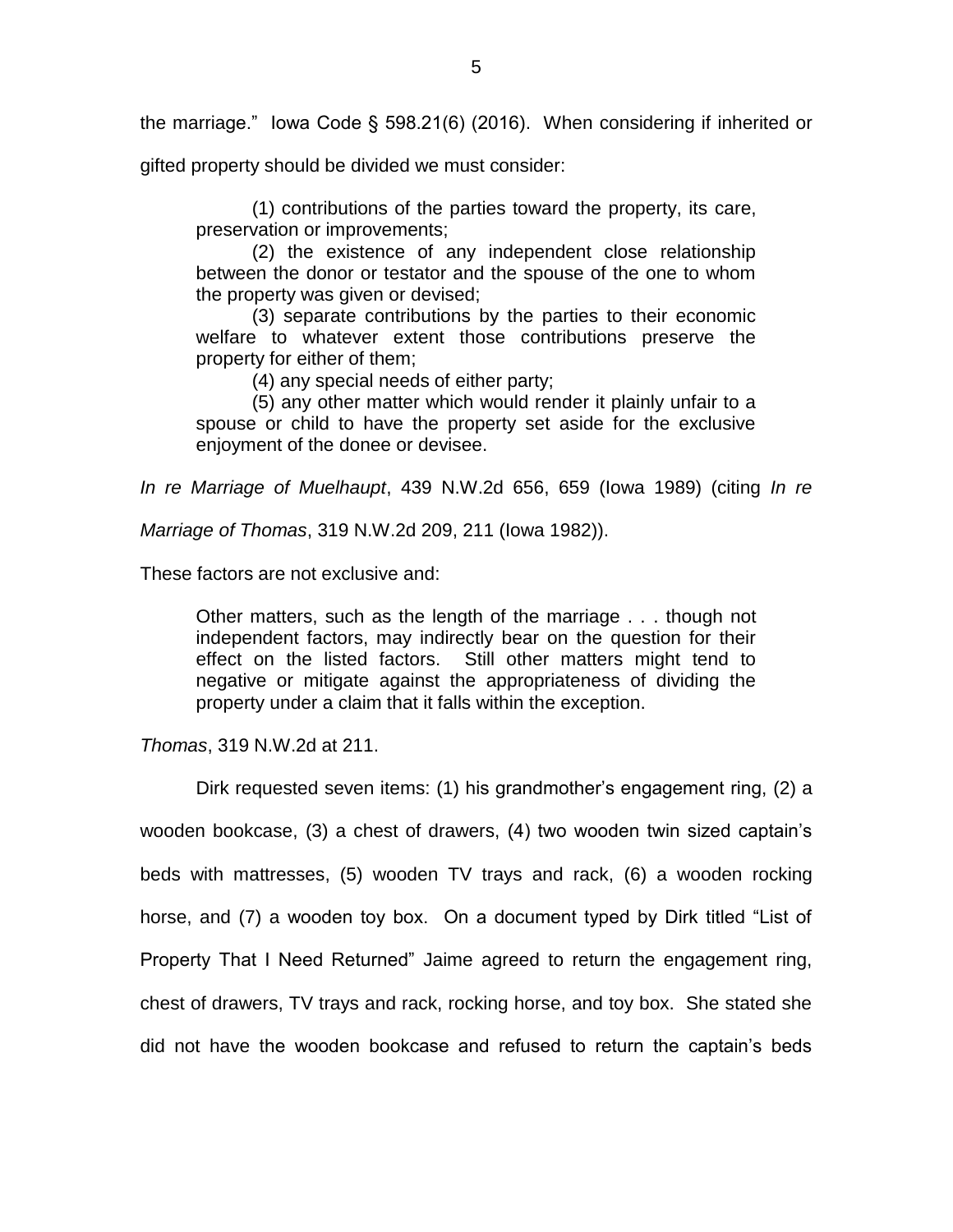saying, "No. No way to move, not allowing Dirk to enter [my] home." In the decree of dissolution the district court ordered:

Each party shall keep the personal household property in their current possession with the exception of the following three items that were Dirk's inherited and gifted property prior to the marriage. Jaime shall return to Dirk: 1) Handmade wooden bookcase, 2) handmade wooden rocking horse, 3) Handmade wooden toy box, 4) Wooden twin sized captain's bed and replacement mattress.

The district court order shows a clear intent to award Dirk items he claims as family heirlooms or inherited property. There is no intent or explanation regarding the three items not included. Therefore, we award those additional items to Dirk and, to the extent Jaime has possession of any of the seven items, they should be returned to Dirk.

## **b. Firearms**

Jaime was awarded all the firearms obtained during their marriage. Dirk has a no-contact order resulting from the instance of domestic violence and is presently unable to possess any firearms. Dirk's father is a federally licensed firearm dealer, and the district court did note Dirk's interest in collecting firearms. Dirk describes the no-contact order as temporary, which is strictly true. However, the no-contact order currently in force will stay in place until September 2021.

Dirk claims Jaime is currently in possession of nearly \$2000 worth of firearms obtained prior to the marriage. The district court's order only addressed firearms obtained during the marriage.

We find Dirk should be awarded his premarital firearms with the following serial numbers:

- 1. 96678071
- 2. 0471-67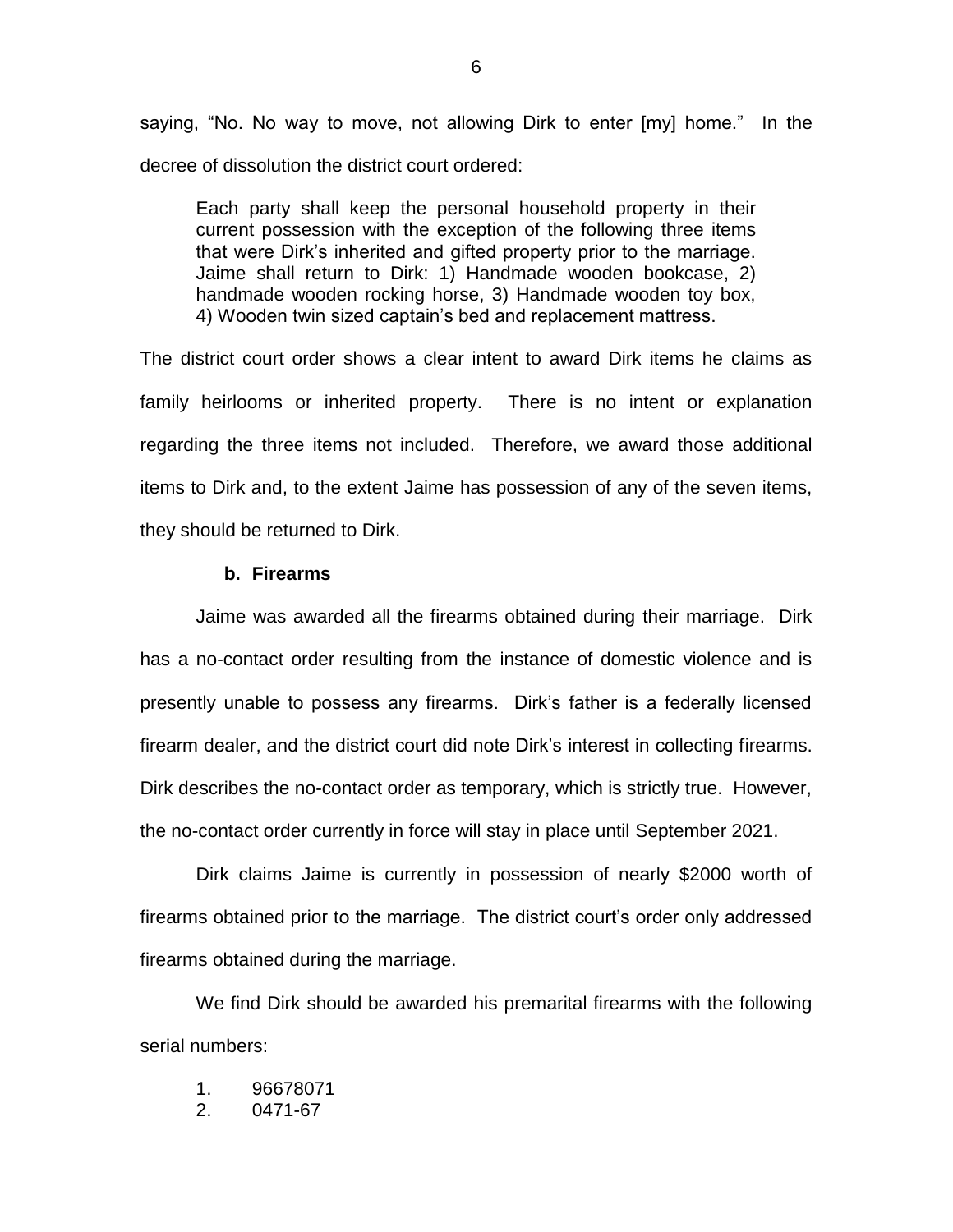- 3. C12575
- 4. 189501454
- 5. T845555
- 6. MC0523320
- 7. FL11940E
- 8. 002984
- 9. 145940
- 10. 7-48PFQ8811
- 11. T35241
- 12. A7804

We find this distribution is equitable, although the monetary value of the firearms is not equal as Jaime has already been awarded a large number of firearms. *See In re Marriage of Russell*, 473 N.W.2d 244, 246 (Iowa Ct. App. 1991). Because Dirk is currently barred from possessing firearms we require the firearms to be transferred to Dirk's father, Richard, until such a time as Dirk is legally able to possesses them.

## **c. Furniture Debt**

Dirk also claims the district court should not have awarded half of the debt owed to Nebraska Furniture Mart to him as Jaime was awarded all the furniture. Jaime claims much of the furniture, including a large sectional, desk, and hutch, were left in the marital home at the time of separation. The district court heard testimony from both parties regarding the disposition of the furniture and found it was equitable to divide the debt evenly. The district court was present during the testimony, and we will give weight to its findings. *See Brown*, 487 N.W.2d at 332. We see no reason to rule otherwise. Therefore, we affirm the division of the debt.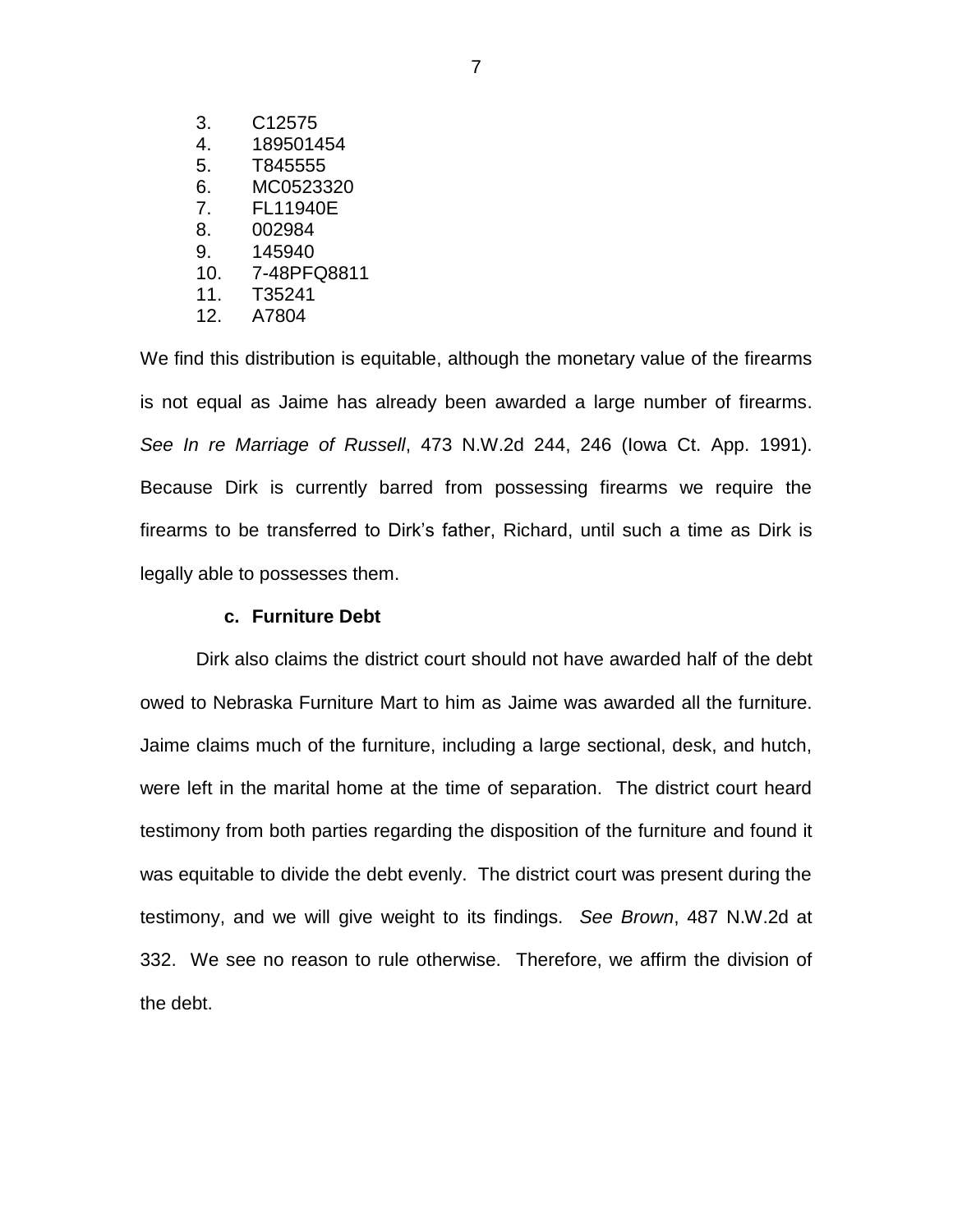#### **d. Imbalance of Property Division**

Dirk claims the district court's property division created a \$40,000 imbalance in favor of Jaime. Property division issues are guided by Iowa Code section 598.21. Iowa does not require an equal division of property, but the division must be fair and equitable according to the specific circumstances of the dissolution. *Russell*, 473 N.W.2d at 246. The parties provided the district court with wildly different valuations of the property in each other's possession and after a thorough review of the record, we find the distribution of the district court is equitable.

#### **IV. Visitation**

Dirk also claims the district court's visitation schedule is not in S.P.B.'s best interests. Dirk claims the district court should have granted him longer periods of visitation for Easter and Father's Day, visitation on S.P.B.'s birthday, and more than two non-consecutive weeks of visitation during the summer. Dirk additionally claims he should be granted visitation "when S.P.B. has a day off from school adjacent to one of Dirk's visitation weekends. Jaime argues Dirk has consistently displayed an uncontrolled temper, and therefore, the district court was justified in limiting visitation.

We have held the best interests of the child are served by granting the noncustodial parent liberal visitation. *In re Marriage of Riddle*, 500 N.W.2d 718, 720 (Iowa Ct. App. 1993). However, if liberal visitation would somehow harm the child, through physical abuse, instability, or some other means, it is not in the best interests of the child. *In re Marriage of Toedter*, 473 N.W.2d 233, 234 (Iowa Ct. App. 1991).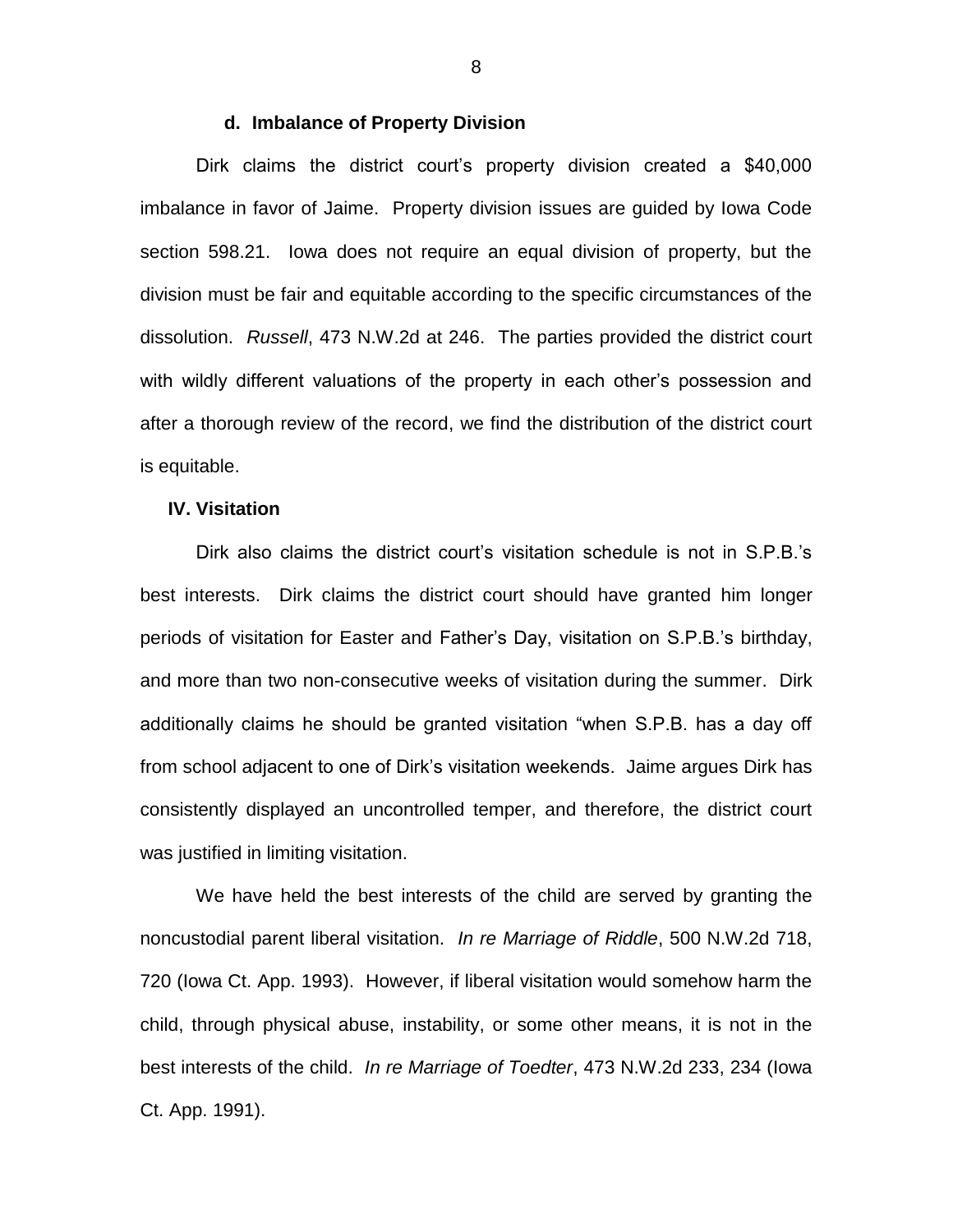#### **a. Easter, Father's Day, and Days Off School**

Jaime lives approximately three hours from Dirk. Dirk claims the district court failed to consider the travel time when establishing visitation for Easter and Father's day. Easter visitation is Sunday from 8:00 a.m. to 5:00 p.m. on even years. This nine hour visitation requires approximately six hours of travel. Dirk claims the Easter visitation should begin Friday at 5:00 p.m. and end Easter Sunday at 5:00 p.m. Father's day visitation is scheduled from 5:00 p.m. the Saturday of Father's Day weekend to 5:00 p.m. Sunday. Likewise, Dirk claims visitation should begin 5:00 p.m. Friday and end 5:00 p.m. on Sunday. We agree, the nature of the drive creates an unhelpful period of visitation and is not in the best interests of S.P.B. Therefore, we modify the district court's order and grant Dirk's request as to Easter and Father's Day. However, we do not grant his additional request to be given days off of school adjacent to weekends in Dirk's care.

#### **b. S.P.B.'s Birthday**

The district court used a standard chart to establish visitation for special events and holidays. The list of special events included S.P.B.'s birthday with visitation on odd numbered years to be with Dirk, and even numbered years with Jaime. However, the chart does not have the days of the week nor time noted as all other events do. We find Dirk should be granted visitation for S.P.B.'s birthday on odd numbered years on the weekend of the birthday or, if the birthday is on a weekday, the weekend immediately following from Friday at 5:00 p.m. to Sunday at 5:00 p.m.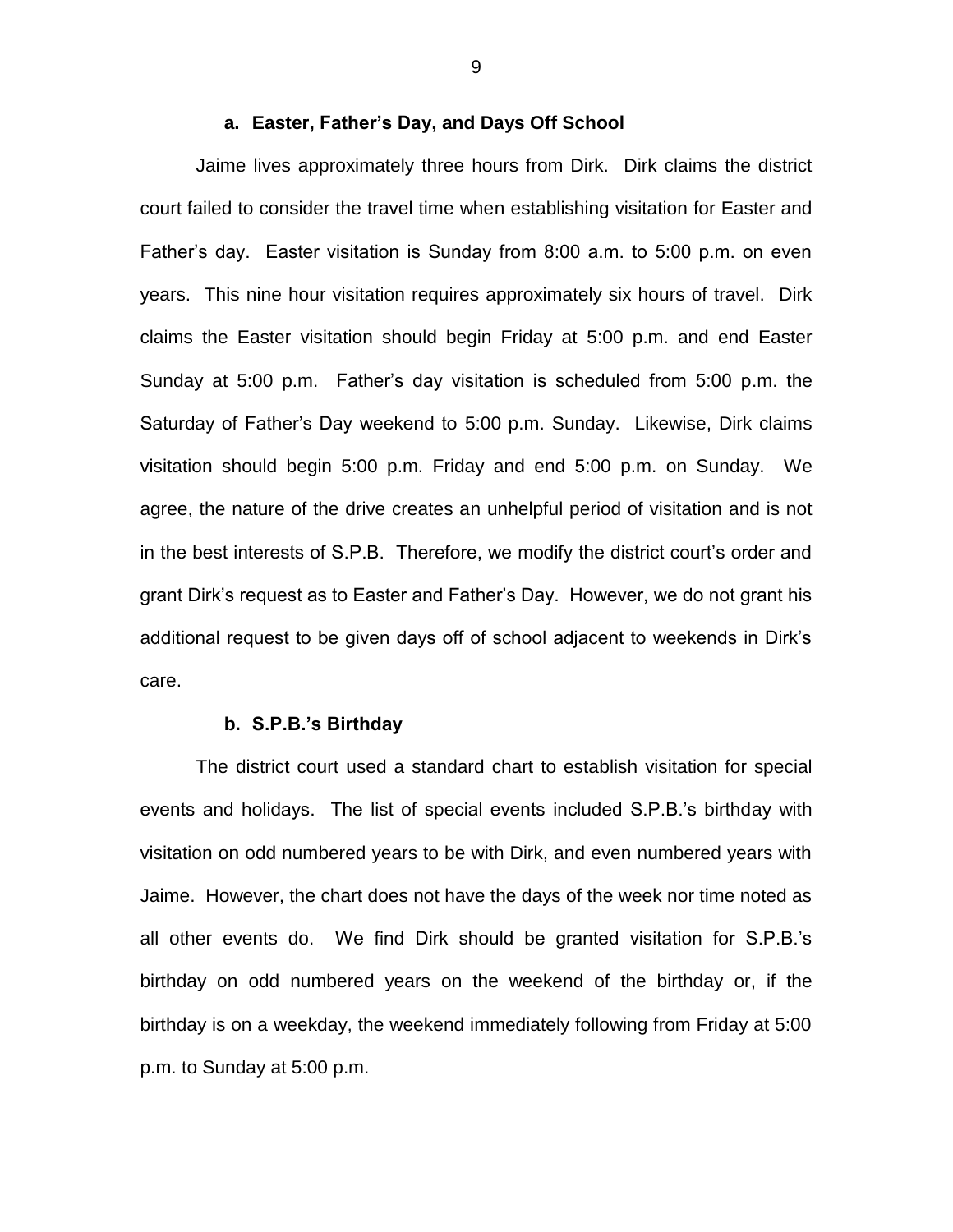#### **c. Summer Visitation**

Agreeing with Jaime's request, the district court granted Dirk two non-consecutive weeks of visitation. Dirk claims he should receive six weeks of consecutive visitation in order to make up for not receiving midweek visitation due to the distance between the parties. We disagree. The district court saw the demeanor of the parties first hand and heard testimony regarding the incidents of Dirk's anger, immaturity, and occasional violence. We find such extended visitation is not in S.P.B.'s best interests. We therefore affirm the summer visitation granted by the district court.

#### **V. Child Support**

Dirk next claims the district court erred by assuming Dirk received the benefit of the child income tax deduction every year while ordering him to only take it every other year, miscalculating Jaime's income, and by following Jaime's child support worksheet exactly, resulting in a higher income assigned to him.

#### **a. Deduction**

The district court ordered the parties to alternate claiming S.P.B. for tax purposes as long as child support is current. However, a review of the record indicates the district court inadvertently calculated the child support applying the tax credit to Dirk every year. We therefore reduce Dirk's child support by \$20.50 per month. We affirm as modified, changing only the reduction in Dirk's child support obligation.

## **b. Jaime's Income**

Dirk also claims the district court should have imputed more income to Jaime. Dirk points to several factors to increase Jaime's income: craft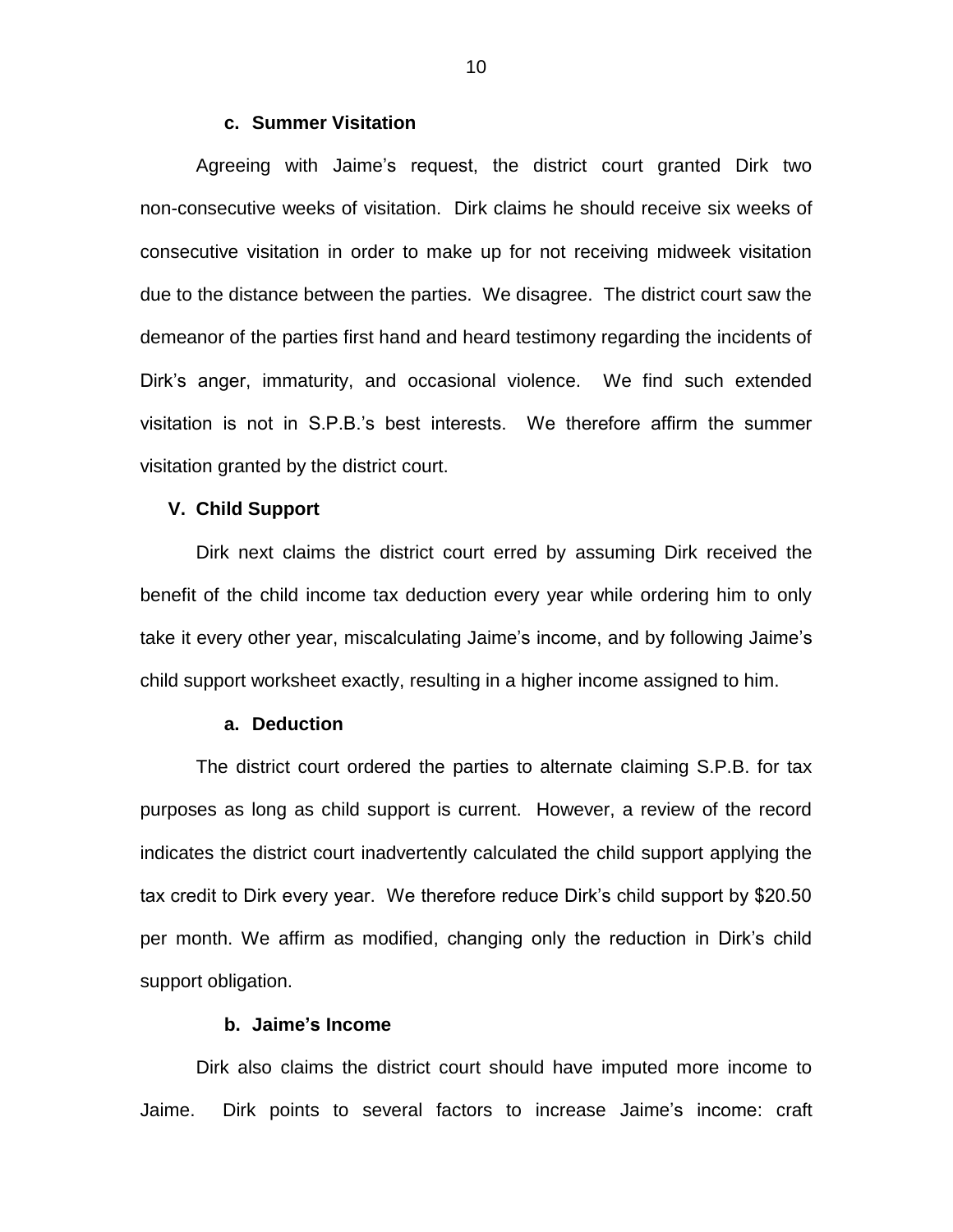businesses, overtime, and historically higher earnings. Income from a second job that is "steady, not speculative and voluntary" should be included in a calculation of income. Overtime pay that does not appear "to be an anomaly or . . . uncertain or speculative" should be included in determining income. *Brown*, 487 N.W.2d at 333. The district court may also impute income to a party if that party is voluntarily underemployed. *In re Marriage of Dawson*, 467 N.W.2d 271, 275 (Iowa 1991).

We give the district court considerable latitude to make determinations and only disturb their ruling if equity has not been done. *Okland*, 699 N.W.2d at 263. We find the district court did equity by finding Jaime's craft businesses, selling soap and yarn at various farmer's markets, was both speculative and not steady. The district court explicitly found they were not "money makers" and at best covered her costs. Similarly, the record before us concerning the nature and regularity of Jaime's overtime is uncertain. We find the craft business and overtime should not be counted as income for purposes of determining child support.

Jaime previously made slightly more than \$43,000 and included irregular overtime pay. Dirk claims her current income, a little less than \$36,000, should be determined to be voluntary underemployment. We disagree. The job market in Estherville is significantly different than Jaime's previous employment. We find the district court's decision was equitable.

#### **VI. Attorney Fees**

Finally, Jaime claims she should be awarded appellate attorney fees. "An award of attorney's fees is not a matter of right but rests within the discretion of